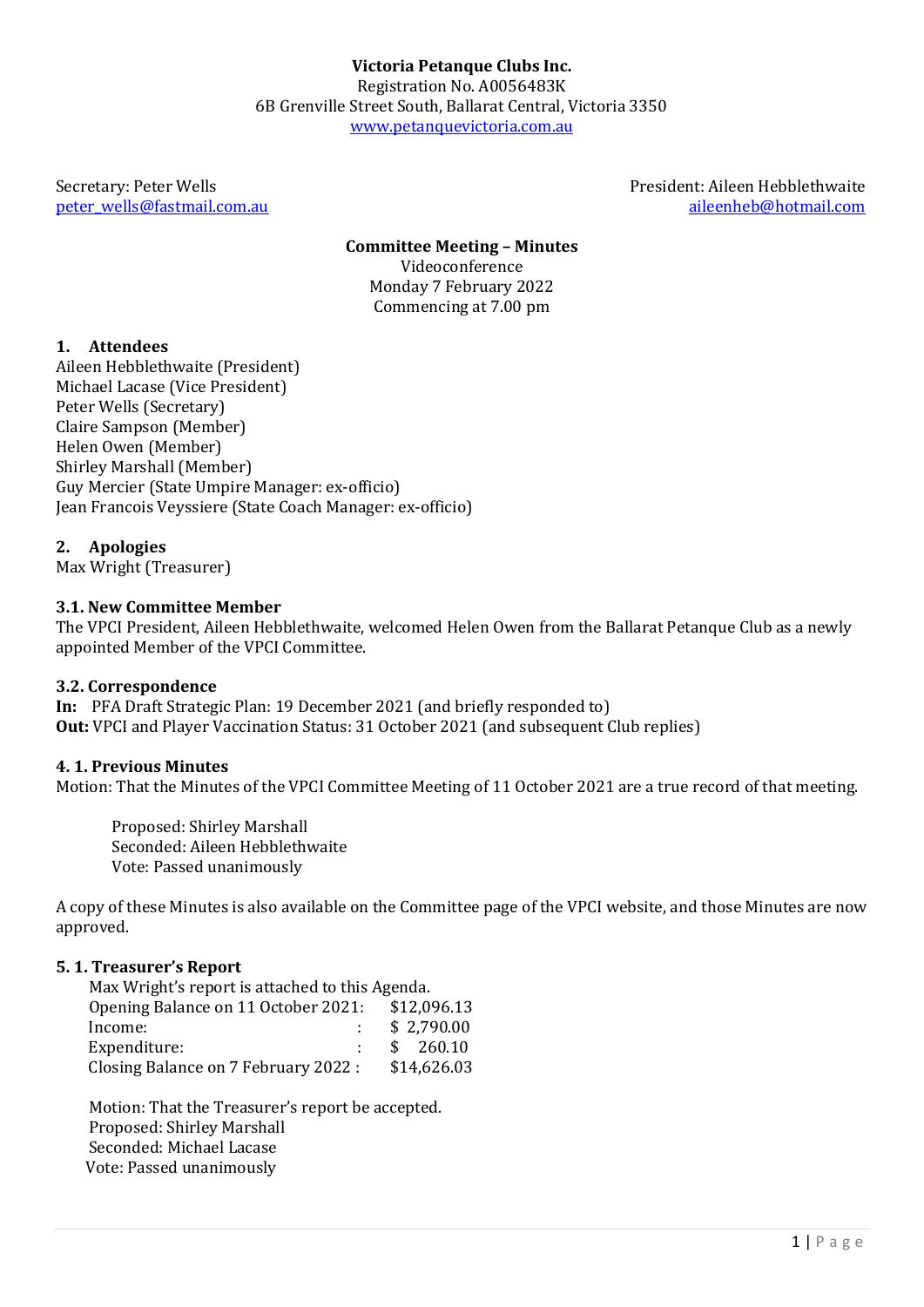Max, just prior to this meeting advised VPCI that he was resigning as Treasurer, and from the VPCI Committee, effective immediately. Max had indicated at the 2021 AGM that he was not standing again as Treasurer. The Committee unanimously expressed their thanks for the contribution that Max had made to the Committee over the past few years and wished him well. The Secretary, Peter Wells, was asked to write to Max to thank him personally.

The VPCI Committee is now in urgent need of a new Treasurer, and asks anyone interested in taking up this position to get in touch with the Committee in the very near future; VPCI cannot really function properly without a Treasurer! The Committee expressed the view that a Player from a Metropolitan Club would be preferred.

## **5.2. State Coach's Report**

Jean Francois Veyssiere reported that he had held Coaching Workshops recently at Ballarat and Smythesdale Petanque Clubs, and had prepared accreditation certificates for those recently approved 'Smart' Coaches. Helen Owen agreed to assist JF in getting these certificates ready for printing and distribution.

## **5.3. State Umpire's Report**

Guy Mercier reported he had recently been accredited as a State Umpire and was looking to work with the National Umpire, David Shaw, to run some umpiring workshops in Victorian Petanque Clubs. Clubs are reminded that as of 2023 they may be responsible for providing accredited Umpires for Club-Hosted Events on the Victorian Calendar. Guy also advised that he would be away from mid-May till September this year.

Clubs are also reminded that if a single Club requests the State Umpire Manager and/or State Coach Manager to hold a training/coaching/accreditation session at their premises, then they will be charged \$100 per day that will then be paid to the officiating Umpire/Coach. If a number of Clubs combine to offer such a session at one of their premises, then VPCI will pay the Umpire/Coach \$100 per day, but there will be no direct cost to the Clubs involved.

# **6. Business Arising from the Previous Minutes**

### **6.1. VPCI 2021 AGM**

### Matters for noting

- (i) COVID-19 restrictions these are essentially unchanged from late 2021, and are listed on the VPCI website. At the present time all Players and visitors to Victorian Petanque Clubs are to be doubly vaccinated and are required to show their vaccination certificates upon arrival at a Club if requested. Peter noted that most Clubs have reported their list of Players for whom they have sighted vaccination certificates, so as to minimise delays at the commencement of any Calendar Event. Clubs are asked to update this list regularly and report to VPCI.
- (ii) Change to Day Licences the administration of Day Licences is now the responsibility of the State League. VPCI will charge any Club having unlicenced Players in a Calendar Event the sum of \$5 per unlicenced Player.
- (iii) The VPCI Annual Report was lodged with, and fee paid to, CAV late in November last year.

# **6.2. 2022 Victorian Calendar**

VPCI asks all Clubs that conduct Club-Hosted Calendar Events to take particular care to ensure the Flyer used to advertise the Event is comprehensive and accurate particularly as regards the Conditions of Play. And Clubs are also asked, please, to conduct the Event as specified unless there are compelling reasons to modify the Conditions of Play. Clubs are asked specifically to ensure the distinction between timed and untimed games is accurately defined in the Conditions of Play and made known to all Players at the commencement of the Event.

### **6.3. Recognition by Sports and Recreation Victoria**

Ongoing

### **7. Other Business**

### **7.1. New Member Club**

VPCI wish the recent newly formed club, Fusion Petanque Club, all the best.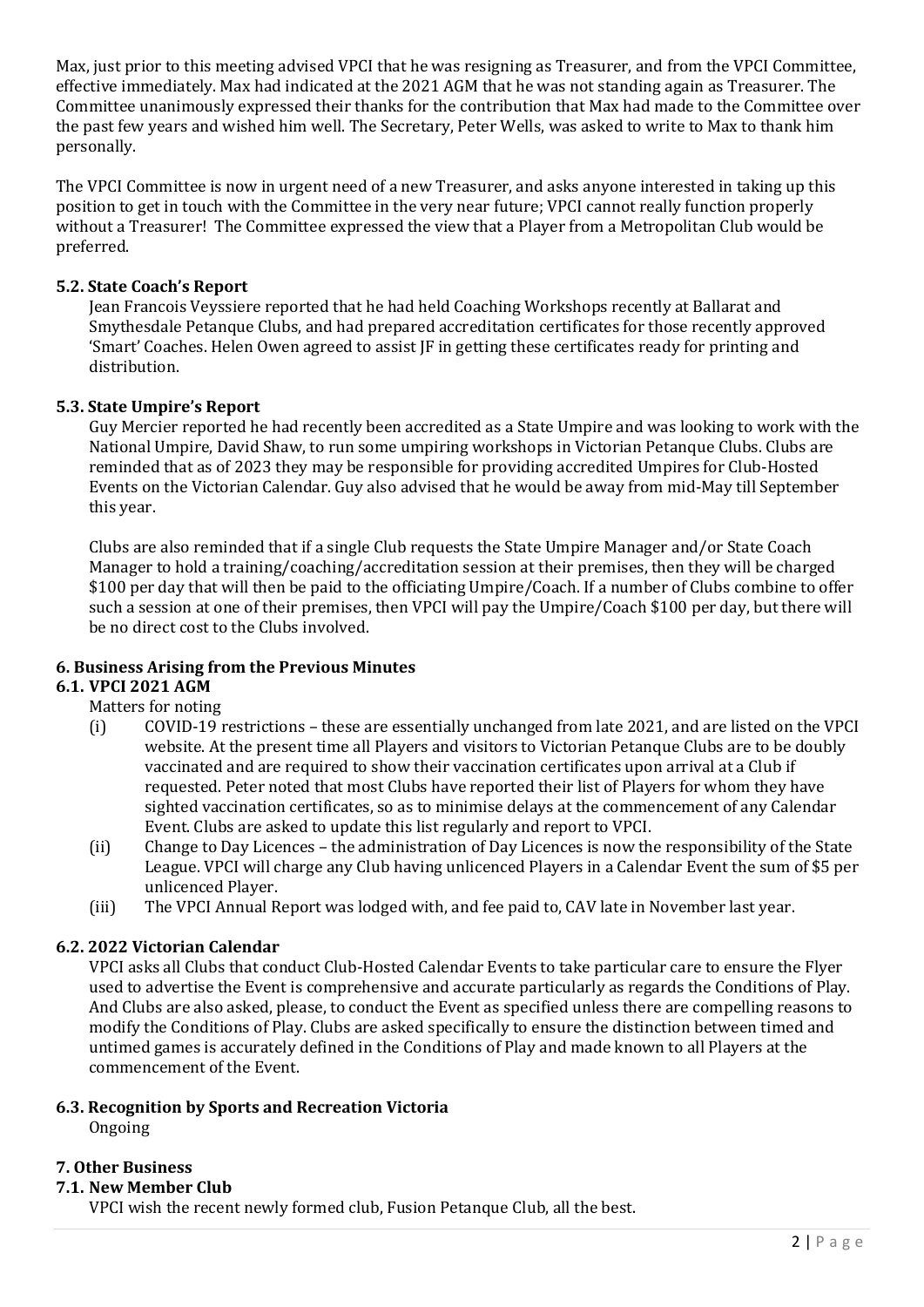### **7.2. PFA-State Leagues Meeting**

Michael Lacase, who attended with Claire Sampson to represent VPCI, briefly outlined the matters discussed at the PFA-State Leagues Meeting held on 7 December 2021. Topics covered included: Shooting equipment requirements, the need for all Clubs to have their own Umpires and Coaches, the hope that Tasmania will soon form a State League, and changes concerning Day Licences.

### **7.3. Survey of Member Clubs 2021**

Claire Sampson will prepare a report following the recent Survey sent to all Victorian Clubs. She noted that only 11 of the 27 Victorian Clubs responded, which was disappointing.

# **7.4. Next Best Player Awards Date**

These awards were not presented in 2021 due to the impact of COVID-19 on the Victorian Calendar of Events. As long as there is no serious impact by COVID-19 during 2022, VPCI will announce the Best Players early in 2023 based on the 12-month period 1 January 2022 to 31 December 2022.

### **7.5. 2022 State Shooting Competition**

Following the decision by PFA to include the Shooting Competition as a National Finals at the Australian Championships at Novar Gardens Petanque Club at Easter this year, the first part of this process was for Clubs to hold Shooting Competitions to ensure any interested Players gained the required points to qualify; 30+ for Men, 25+ for Women and 15+ for Juniors. Of those who qualified and could attend, if required, a Victorian Shooting Competition on 5 February and also the Easter National Championships at Easter, there were 3 Victorian Players who qualified:

Men – Frederic Vencatasamy, 39 points Women – May Ratana, 35 points, and Men 60+ - Sary In, 30 points

These 3 Player were not required to compete at the Victorian Shooting Competition as there was only 1 competitor in a Division, so PFA have been notified that these 3 Players will be the Victorian representatives at the National Shooting Competition Finals at Easter at Novar Gardens Petanque Club.

### **7.6. 2022 Victorian Championship Singles**

This was conducted on Sunday 6 February 2022 at Camberwell Petanque Club. 3 Divisions were held, Men, Men 60+ and Woman 60+. The full results are on the MyPetanque website. VPCI congratulates the winners and place-getters. VPCI also thanks the Camberwell Petanque Club for hosting this Tournament.

### **7.7. 2022 Victorian Championship Doubles**

This Tournament will be held on 6 March 2022 at Weird & Entertainers Petanque Club. The details will be on the MyPetanque site within a few days of this Meeting.

### **7.8. 2022 Victoria Regional Cups**

These 2 Tournaments are scheduled to be held on Sunday 24 April; the N & W Region Event at the Grampians Petanque Club, the South & Metro Event at Dove (as these were the winning Clubs in 2021). Clubs will be contacted in the near future regarding full details. JF requested allowing a Junior team to take part in the South & Metro Regional Cup, and this was approved by the Committee.

### **7.9. Perpetual Trophies**

All Clubs are asked to check their cupboards for any Perpetual Trophies (from PFA or VPCI) so that these trophies can be updated, if required, and put back into circulation. Please let VPCI know if you do have any such trophies. Thank you.

### **7.10. State Coach Manager**

JF, the current Australian National Coach and the Victorian State Coach Manager informed the VPCI Committee he was standing down from the latter position to concentrate on the former. He then informed the VPCI Committee that he had recommended to PFA that Michael Lacase be the next Victorian State Coach Manager. The Committee fully support this move, and awaits PFA's decision.